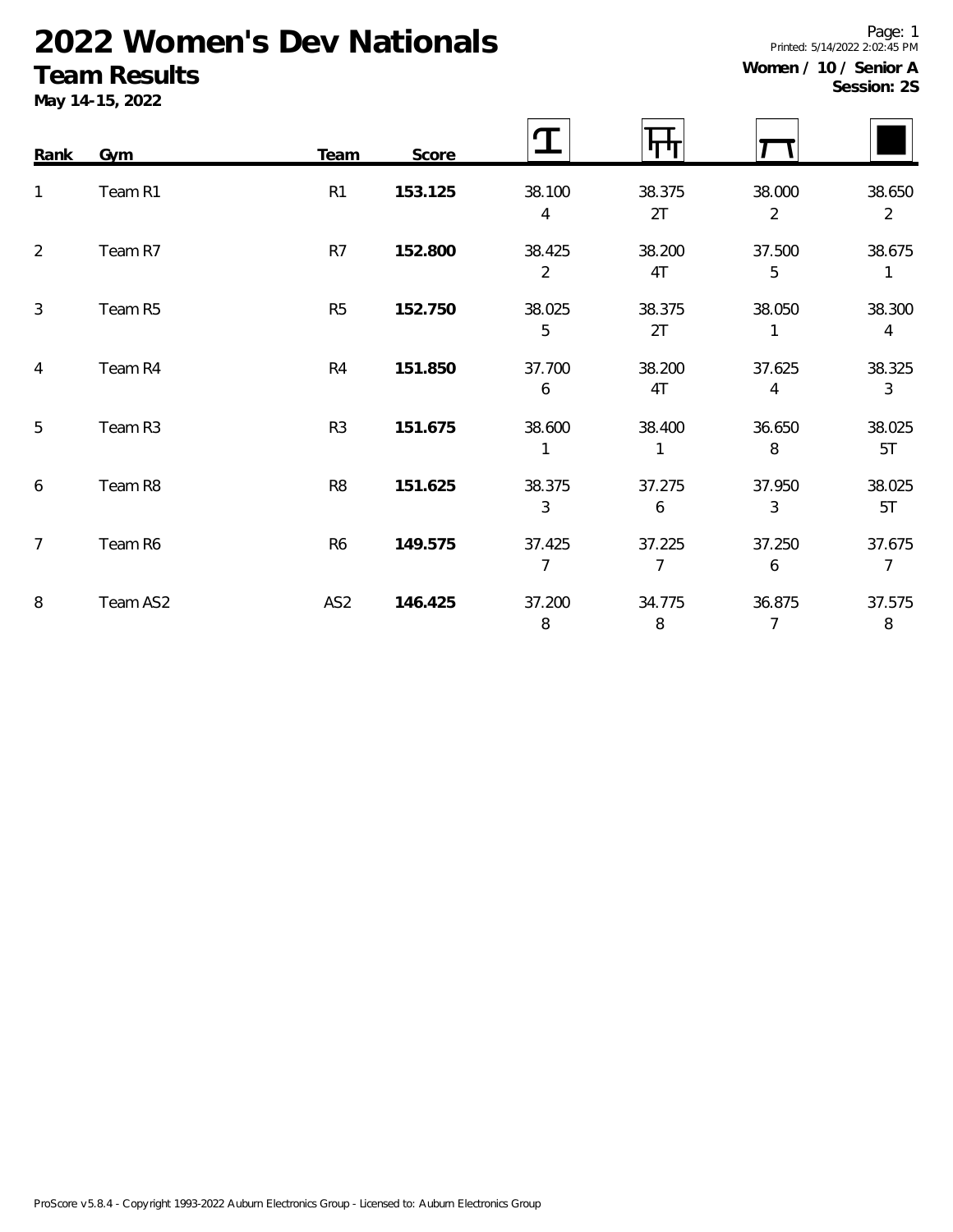#### **2022 Women's Dev Nationals Meet Results**

**May 14-15, 2022**

Judge's Signatures Page: 1 Printed: 5/14/2022 2:01:33 PM **Women / 10 / Senior A Session: 2S**

|     |     | Gym                                   |              | 11 U                  | v                     |                       |                          |
|-----|-----|---------------------------------------|--------------|-----------------------|-----------------------|-----------------------|--------------------------|
| 1   | 661 | Lily Smith<br>Silvia's Gym PA         | 9.550<br>8T  | 9.850<br>$\mathbf{1}$ | 9.575<br>4            | 9.900<br>$\mathbf{1}$ | 38.875<br>$\mathbf{1}$   |
| 2   | 473 | Julianne Huff<br>JamJev Gym AL        | 9.800<br>2   | 9.675<br>6T           | 9.350<br>23           | 9.775<br>2T           | 38.600<br>2              |
| 3   | 693 | Morgan Price<br>Texas Dreams          | 9.750<br>4   | 9.800<br>2            | 9.450<br>13T          | 9.500<br><b>18T</b>   | 38.500<br>3              |
| 4T  | 189 | Camie Winger<br>Bold UT               | 9.350<br>32T | 9.675<br>6T           | 9.550<br>5            | 9.775<br>2T           | 38.350<br>4T             |
| 4T  | 428 | Delaynee Rodriguez<br>Gymcats Gym NV  | 9.600<br>5T  | 9.475<br>18T          | 9.625<br>3            | 9.650<br>6T           | 38.350<br>4T             |
| 6   | 762 | Jaydah Battle<br>World Class VA       | 9.775<br>3   | 9.200<br>28           | 9.650<br>2            | 9.675<br>5            | 38.300<br>6              |
| 7   | 709 | Whitney Jencks<br>Twin City Twist MN  | 9.275<br>38  | 9.650<br>9            | 9.450<br>13T          | 9.750<br>4            | 38.125<br>$\overline{7}$ |
| 8   | 571 | Brinlee Christensen<br>Olympus Gym UT | 9.500<br>15T | 9.700<br>4T           | 9.375<br>20T          | 9.525<br>16T          | 38.100<br>8              |
| 9   | 501 | Sydney Jelen<br>Legacy Elite IL       | 9.000<br>53  | 9.750<br>3            | 9.675<br>$\mathbf{1}$ | 9.550<br>15           | 37.975<br>9              |
| 10  | 497 | Taylor DeVries<br>Legacy Elite IL     | 9.475<br>17T | 9.675<br>6T           | 9.400<br><b>18T</b>   | 9.400<br>31T          | 37.950<br>10             |
| 11  | 773 | Olivia Burns<br>Xtreme Gym MO         | 9.450<br>20T | 9.575<br>11           | 9.375<br><b>20T</b>   | 9.475<br>22T          | 37.875<br>11             |
| 12  | 145 | Madison Perkins<br>American Gym CA    | 9.450<br>20T | 9.300<br>27           | 9.450<br>13T          | 9.650<br>6T           | 37.850<br>12             |
| 13T | 400 | Rayna Light<br>Golden City FL         | 9.600<br>5T  | 9.550<br>12           | 9.275<br>27           | 9.400<br>31T          | 37.825<br>13T            |
| 13T | 765 | Madeline Hall<br>World Class VA       | 9.525<br>12T | 9.500<br><b>14T</b>   | 9.300<br>24T          | 9.500<br><b>18T</b>   | 37.825<br>13T            |
| 15  | 483 | Kendall Landry<br>Kurt Thomas TX      | 9.500<br>15T | 9.700<br>4T           | 9.000<br>41           | 9.475<br>22T          | 37.675<br>15             |
| 16  | 500 | Layla Hammer<br>Legacy Elite IL       | 9.175<br>43T | 9.500<br><b>14T</b>   | 9.500<br>8T           | 9.350<br>36           | 37.525<br>16             |
| 17  | 379 | Mya Witte<br>Genie's Gym FL           | 9.425<br>23T | 9.050<br>31T          | 9.525<br>6T           | 9.475<br>22T          | 37.475<br>17             |
| 18  | 460 | Brooke Izzo<br>Infiniti Elite NY      | 9.375<br>27T | 9.425<br>22           | 9.150<br>34T          | 9.475<br>22T          | 37.425<br>18             |
| 19T | 269 | McKenna Carnesi<br>Colorado Gym       | 9.525<br>12T | 9.125<br>29T          | 9.175<br>32T          | 9.575<br>11T          | 37.400<br><b>19T</b>     |
| 19T | 332 | Savannah Ray<br>Everest Gym NC        | 9.550<br>8T  | 9.000<br>33           | 9.475<br>11T          | 9.375<br>34T          | 37.400<br>19T            |
| 21T | 297 | Nadia Parente<br>Dominique Moceanu OH | 9.475<br>17T | 9.450<br>20T          | 8.800<br>47T          | 9.625<br>9            | 37.350<br>21T            |
| 21T | 231 | Kendall Abnev                         | 9.525        | 8.875                 | 9.475                 | 9.475                 | 37.350                   |

21T 9.525 8.875 9.475 9.475 37.350

23T 9.375 9.450 8.900 9.575 37.300

536 Maggie Mae Slife 23T 9.400 9.325 9.150 9.425 37.300

12T 36 11T 22T 21T

27T 20T 44T 11T 23T

26 26 34T 30 23T

**Num Name Rank AA**

Capital City MI

North Stars NJ

Midwest Hartland WI

551 Alexa Chuy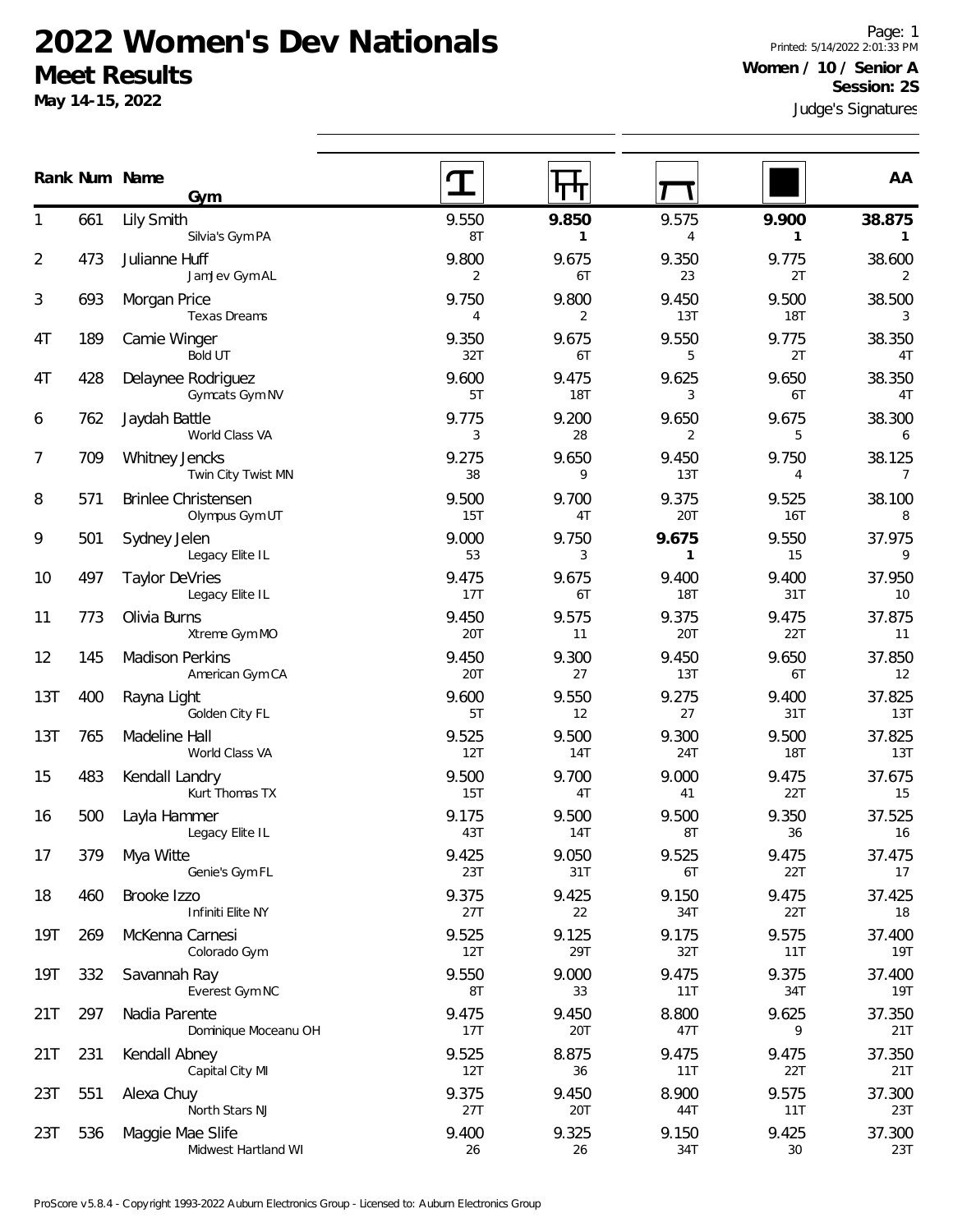## **2022 Women's Dev Nationals Meet Results**

**May 14-15, 2022**

Page: 2 Printed: 5/14/2022 2:01:33 PM **Women / 10 / Senior A Session: 2S**

|     |     | Rank Num Name<br>Gym                  |              | Ч            |                     |                     | AA            |
|-----|-----|---------------------------------------|--------------|--------------|---------------------|---------------------|---------------|
| 25  | 356 | Jordyn Lyden<br>Flips Gym MN          | 9.375<br>27T | 9.500<br>14T | 8.900<br>44T        | 9.500<br><b>18T</b> | 37.275<br>25  |
| 26  | 645 | Aspen Lenczner<br>Salto Gym WI        | 9.475<br>17T | 8.625<br>46  | 9.500<br>8T         | 9.600<br>10         | 37.200<br>26  |
| 27T | 203 | Lindsay Van Eyk<br>Brestyan's MA      | 9.375<br>27T | 8.700<br>42T | 9.500<br>8T         | 9.575<br>11T        | 37.150<br>27T |
| 27T | 521 | Jenna Rusk<br>Mavericks Gym TX        | 9.250<br>39T | 9.400<br>23T | 9.025<br>38T        | 9.475<br>22T        | 37.150<br>27T |
| 29  | 623 | Natalie DiLandri<br>Rebound West AZ   | 9.350<br>32T | 9.525<br>13  | 9.200<br>30T        | 9.025<br>52         | 37.100<br>29  |
| 30  | 277 | Maisyn Rader<br>Connecticut Gym       | 9.150<br>47T | 9.625<br>10  | 9.400<br><b>18T</b> | 8.850<br>53         | 37.025<br>30  |
| 31T | 650 | Evie Chu<br>San Mateo CA              | 9.125<br>49  | 8.925<br>34T | 9.375<br>20T        | 9.575<br>11T        | 37.000<br>31T |
| 31T | 274 | Megan Dzialo<br>Connecticut Gym       | 9.250<br>39T | 9.400<br>23T | 9.025<br>38T        | 9.325<br>37T        | 37.000<br>31T |
| 33  | 573 | Mya Kirkham<br>Olympus Gym UT         | 9.550<br>8T  | 8.850<br>37T | 9.250<br>28T        | 9.325<br>37T        | 36.975<br>33  |
| 34T | 510 | Dawsyn Sallee<br>Legacy KY            | 9.550<br>8T  | 8.450<br>50T | 9.300<br>24T        | 9.650<br>6T         | 36.950<br>34T |
| 34T | 102 | Julie Korfhage<br>316 Gym KS          | 9.375<br>27T | 9.050<br>31T | 9.025<br>38T        | 9.500<br><b>18T</b> | 36.950<br>34T |
| 36  | 769 | Alyse Karenbauer<br>X-Cel Gym PA      | 9.575<br>7   | 9.400<br>23T | 8.425<br>53         | 9.525<br>16T        | 36.925<br>36  |
| 37  | 171 | Gwendelyn Cantu<br>Aspire Gym IL      | 9.300<br>35T | 8.925<br>34T | 9.175<br>32T        | 9.250<br>44T        | 36.650<br>37  |
| 38  | 677 | Jessa Conedera<br>Stacey's MO         | 9.175<br>43T | 8.750<br>41  | 9.300<br>24T        | 9.400<br>31T        | 36.625<br>38  |
| 39  | 715 | Cadence Goldberg<br>US Gym Dev Ctr NJ | 9.050<br>50T | 9.125<br>29T | 8.975<br>42         | 9.325<br>37T        | 36.475<br>39  |
| 40  | 195 | Greys Briceno Nieves<br>Brestyan's MA | 9.425<br>23T | 8.700<br>42T | 9.200<br>30T        | 9.125<br>50         | 36.450<br>40  |
| 41  | 101 | Keira Wells<br>316 Gym KS             | 9.825<br>1   | 8.500<br>48T | 8.850<br>46         | 9.250<br>44T        | 36.425<br>41  |
| 42  | 537 | Dakota Essenpries<br>Missouri Elite   | 8.875<br>54T | 9.475<br>18T | 8.650<br>51         | 9.325<br>37T        | 36.325<br>42  |
| 43  | 525 | Eryn Chou<br>Metroplex TX             | 9.175<br>43T | 8.850<br>37T | 8.800<br>47T        | 9.450<br>29         | 36.275<br>43  |
| 44  | 471 | Addie Hewitt<br>JET Gym CO            | 9.200<br>42  | 8.450<br>50T | 9.125<br>36         | 9.475<br>22T        | 36.250<br>44  |
| 45  | 682 | Delaney DeHaan<br>Tampa Turners FL    | 9.300<br>35T | 8.700<br>42T | 9.525<br>6T         | 8.700<br>55         | 36.225<br>45  |
| 46  | 208 | Kaviana Jurries<br>Bronco Elite ID    | 9.175<br>43T | 8.500<br>48T | 9.250<br>28T        | 9.275<br>43         | 36.200<br>46  |
| 47  | 489 | Lily Kurrack<br>La Fleur's Tampa FL   | 9.025<br>52  | 8.575<br>47  | 9.425<br>16T        | 9.075<br>51         | 36.100<br>47  |
| 48  | 568 | Chelsea Hallinan<br>Olympic Gym WA    | 9.150<br>47T | 8.250<br>54  | 9.425<br>16T        | 9.150<br>49         | 35.975<br>48  |